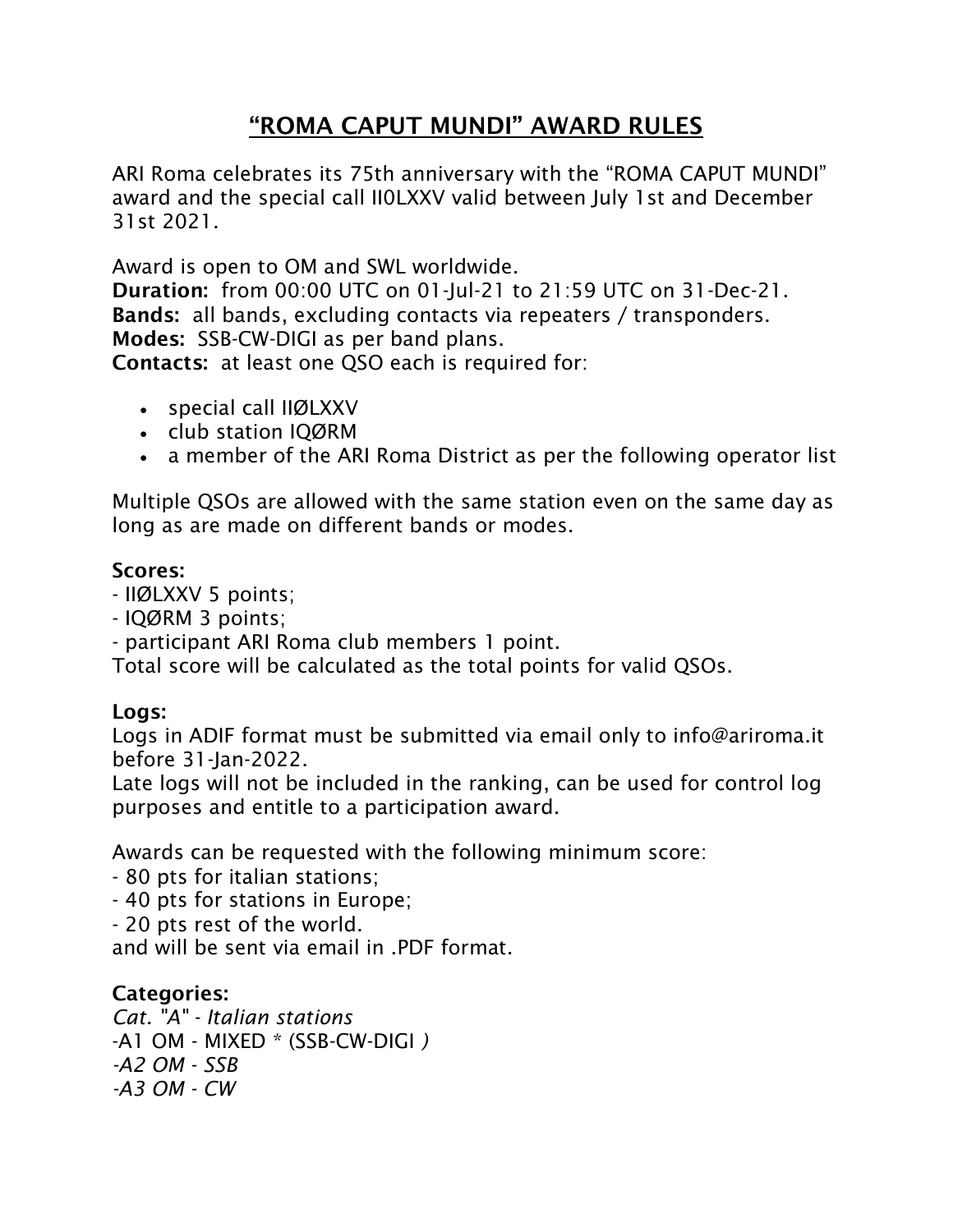*-A5 SWL - MIXED \* Cat. "B" - Foreign stations -B1 OM - MIXED \* (SSB-CW-DIGI ) -B2 OM - SSB -B3 OM - CW -B4 OM - DIGI #* 

*-B5 SWL - MIXED \** 

*-A4 OM - DIGI #*

*Please note: \* In MIXED mode a maximum of 30% of QSOs is allowed in in FT0, FT4, FT8.* 

*# In DIGI modes a maximum of 70% of QSOs is allowed in in FT0, FT4, FT8.* 

*All participants will be sent the special QSL II0LXXV via bureau. ARI Roma members out of the list below can enter the award.* 

#### **LIST OF VALID ARI ROMA STATIONS (1pt.)**

I0OSI GIORGIO - DIGIT I0WTD STEFANO- SSB I0ZY GIANFRANCO - SSB IK0ENY DINO- SSB IK0IKB CARLO - DIGIT IK0JOE DANIELE - SSB IK0TIX MAX - SSB IK0TUM ROBERTO - SSB - CW - DIGIT IK0TWN JOHN- CW IK0VGD CLAUDIO - CW IK0USO MARCELO - SSB SAT IK0VKL FLAVIO - SSB IK0XFD GIORDANO - CW IU0FLF ALESSANDRO - DIGIT IU0KAH ALESSIO - SSB IW0AEN GINO - SSB IW0CZC STEFANO - SSB IW0ELF MICHELE - SSB SAT IW0GTA GIOVANNI - SSB